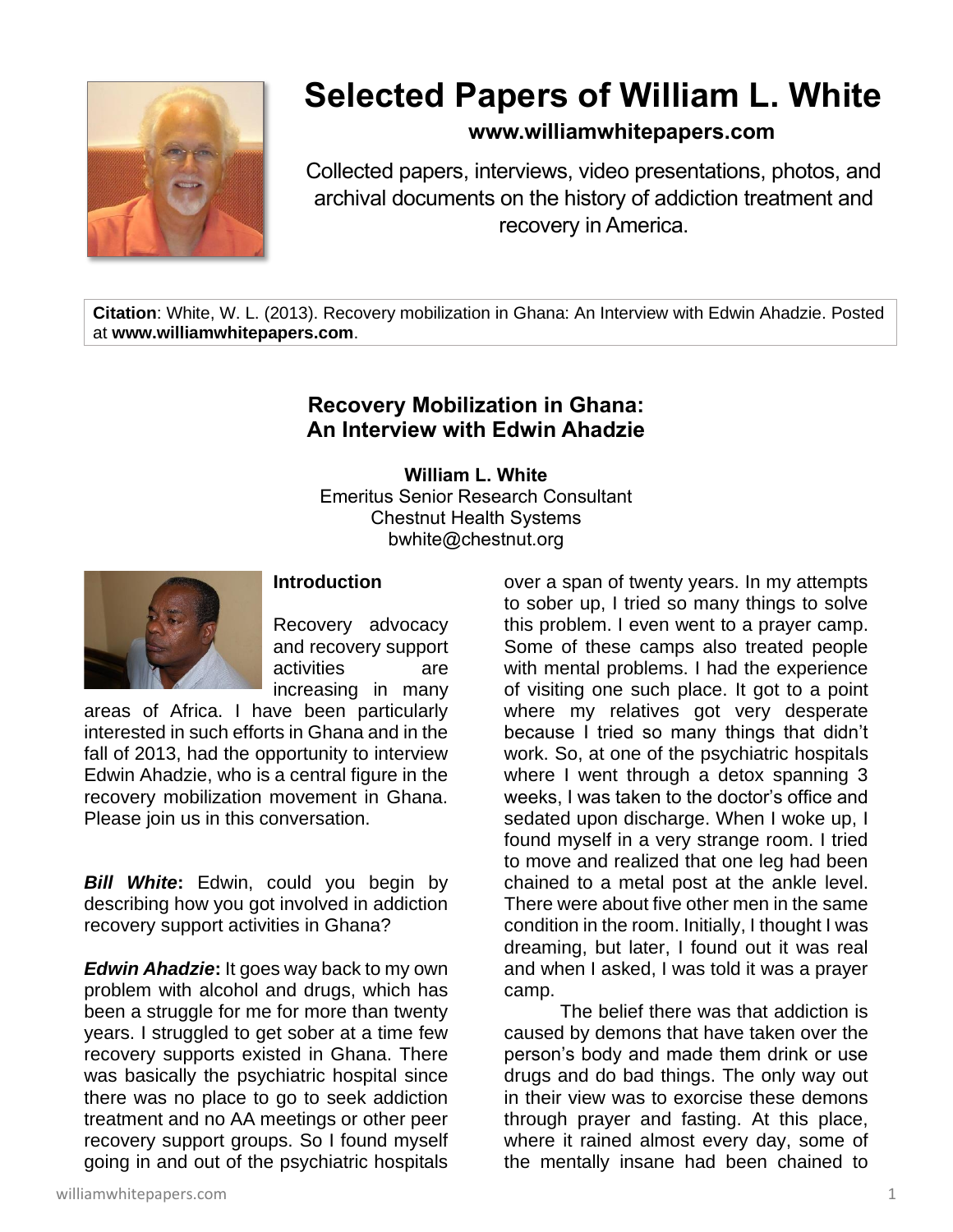trees. It was the belief that such harsh treatment helped chase out these demons. I wasn't very happy about being confined in chains and decided to escape. The chain was secured by a big padlock to a metal post and every night when the others were fast asleep, I used a spoon to saw through the padlock for about 3 hours. After three weeks, I was able to cut through the padlock to a point where just another night's job would complete the process. But alas, my escape plan never became a reality! On that fateful day that was to be my day of freedom, the caretaker came round inspecting our padlocks and realized what I was planning to do. My padlock was then replaced with a much bigger and thicker one. I've heard about the existence of other such camps in other parts of the country. Most of them have since been abolished, but I believe a few might still exist. Believing that the problem of alcoholism and drug addiction is spiritual (demonic), people take their relatives to spiritualists to cast out the demons.

After repeated help from both family and friends, and many more trips to psychiatric hospitals, had failed to provide any lasting solution, a glimpse of hope finally materialized. This was during my very last visit to the psychiatric hospital, where I found a twelve-step meeting, which was facilitated by members of Hopeful Way Oxford House (HWOH), situated close to the hospital. I started to attend these meetings and went on to live at the HWOH after I left the hospital. By this time, I had begun getting a better understanding of my problem and started working on a solution through the 12 steps.

In 2009, under the auspices of Hopeful Way Foundation (HWF)—an NGO that provides and supports treatment and recovery from alcoholism and drug addiction—Byron Merriweather, an Oxford House Outreach Worker from Virginia, opened the first Oxford House (OH) in Ghana and the only one in the whole of Africa. I transitioned to HWOH on the 31<sup>st</sup> of January, 2011. At HWOH, I began to develop leadership qualities through serving as secretary, treasurer, and then as president. I also volunteered as an

"Extension Worker" for HWF and my duties involved helping to start more twelve-step meetings, creating public awareness about these meetings and the OH, and developing a mutual relationship with the health institutions and professionals.

Over the past two to three years, we have had people in the recovery community in the US come to Ghana to share their experience, strength, and hope, and to help us build a better foundation in our efforts at establishing a strong recovery environment. They include the likes of Dr. Al Mooney of Willingway Foundation, who has visited Ghana twice in the last couple years and who arranged for [Dr. Eugene Dordoye](http://www.williamwhitepapers.com/pr/2012%20Ghana%2C%20Dr.%20Eugene%20Dordoye.pdf) and myself to study at Willingway Hospital in Statesboro, Georgia.

Dr. Thomas Kimball, newly appointed as head of the Center for the Study of Addiction & Recovery (CSAR) at Texas Tech University (TTU), and Emily Eisenhart of Georgia Southern University, have also visited Ghana twice with their groups of students and faculty members in recovery and have been of much assistance. Through continued collaboration with HWF and the ever-growing need to expand and strengthen advocacy and support systems for recovery in Ghana, these two universities will again visit in 2014. We also receive very good cooperation from the addiction professionals at Pantang Psychiatric Hospital, Accra Psychiatric Hospital, and Korle Bu Teaching Hospital. Larry Gaines of Kelly Foundation & Serenity Park in Little Rock, Arkansas, has also played a key role in our recovery efforts. House of St. Francis (HSF), a new treatment facility for men which opened in August 2012, is modeled after Serenity Park. Recovery Dynamics (RD), the flagship of Kelly Foundation, is the main treatment program used at HSF in addition to the therapeutic community concept.

After experiencing a number of challenges—due to my drug-related escapades in the past—in obtaining a US visa, I was able to attend the workshop training in RD at Serenity Park from mid-May through July, this year. Prior to my coming to the US, I left the HWOH in September 2012 to assist Byron, who had had the RD training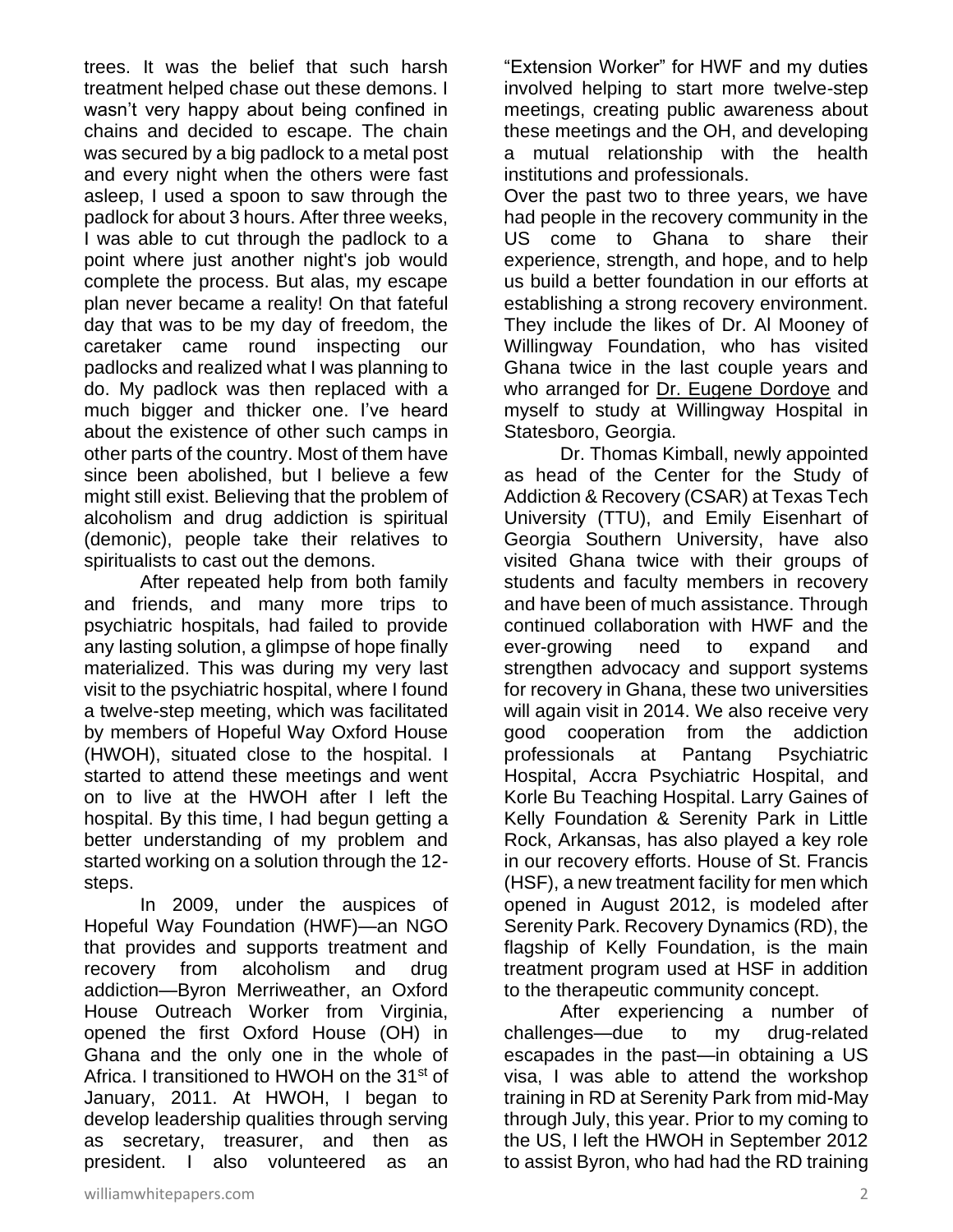earlier that year, in running HSF. It was a big challenge stepping up to the role of assisting Byron to teach RD and holding the fort when he had to return to the US to renew his visa. The HSF is the property of the Catholic Archdiocese of Ghana and is run by HWF. A board comprising members from both institutions, together with a few other individuals, was inaugurated earlier this year.

*Bill White***:** Edwin, does the government fund addiction treatment or recovery support services in Ghana?

*Edwin Ahadzie***:** Unfortunately, not much is being done. Although there are others who are also trying to treat alcoholism and addiction, these efforts are small. Most of the resources that go to fund treatment and recovery support activities are provided by the church. There exist very few treatment centers in Ghana. Despite the bleak picture, recent efforts by the Narcotics Control Board of Ghana (NACOB) to vigorously embark on demand reduction strategies and policies are an indication that the Government is beginning to take a keen interest in the problem.

*Bill White***:** You mentioned that there were no AA or other recovery support groups early on. Are those more available now in Ghana?

*Edwin Ahadzie***:** Yes, we have about ten to eleven AA meetings and a couple of NA meetings, but they are all mainly concentrated in the nation's capital, Accra. Outside of Accra, there exist hardly any meetings, but efforts are being made currently to expand these meetings to other parts of the country. Unfortunately, in order to still keep these meetings active, the same old faces have to be in attendance. When a new meeting is started in another part of the city, we need people from that area to attend and take ownership, but that doesn't happen. There is also the problem of stigmatization associated with drug addiction and alcoholism.

**Bill White:** How would you describe public attitudes towards addiction and recovery in Ghana?

*Edwin Ahadzie***:** Drug or alcohol addiction is a disease but unfortunately most people, including health professionals, are ignorant of this fact or refuse to accept the disease concept. They continue to see it as a moral weakness. When I was in treatment, which was basically a detoxification process and sometimes a few counseling sessions with a clinical psychologist, they told you, "Don't use alcohol or drugs anymore." That didn't work for me. I just kept going in and out and in and out of such types of treatment. But today, we know that it is a disease and not a moral weakness and we try to tell people how they can find help from the twelve-step meetings, HSF, and the OH.

When we conduct public information workshops, a lot of people come up to inquire how their family members who have a problem can be helped. Some members of HWOH have come to the house through such platforms. But surprisingly, we don't hear again from most of these same people who had desperately inquired about help for their loved ones. Stigmatization, as I mentioned earlier, makes it difficult for people to follow up on addressing the problem. The African traditional family unit is very extensive and includes all of the grandparents, uncles, aunties, and cousins, etc. This sometimes makes it difficult for people to make decisions involving a member of the immediate family unit without the approval of the extended family. Preserving a good, unblemished family name takes precedence over every other thing. These attitudes make it very difficult for people to access help.

An American with a Ghanaian wife owns a property that was running as a second OH, but certain challenges resulted in it being closed down. This couple tried to sober up an alcoholic who was in a really bad state but experienced serious resistance from the extended family. People don't like to talk about the alcoholics and addicts in their family for fear of disgrace; however, they forget that it is not a secret because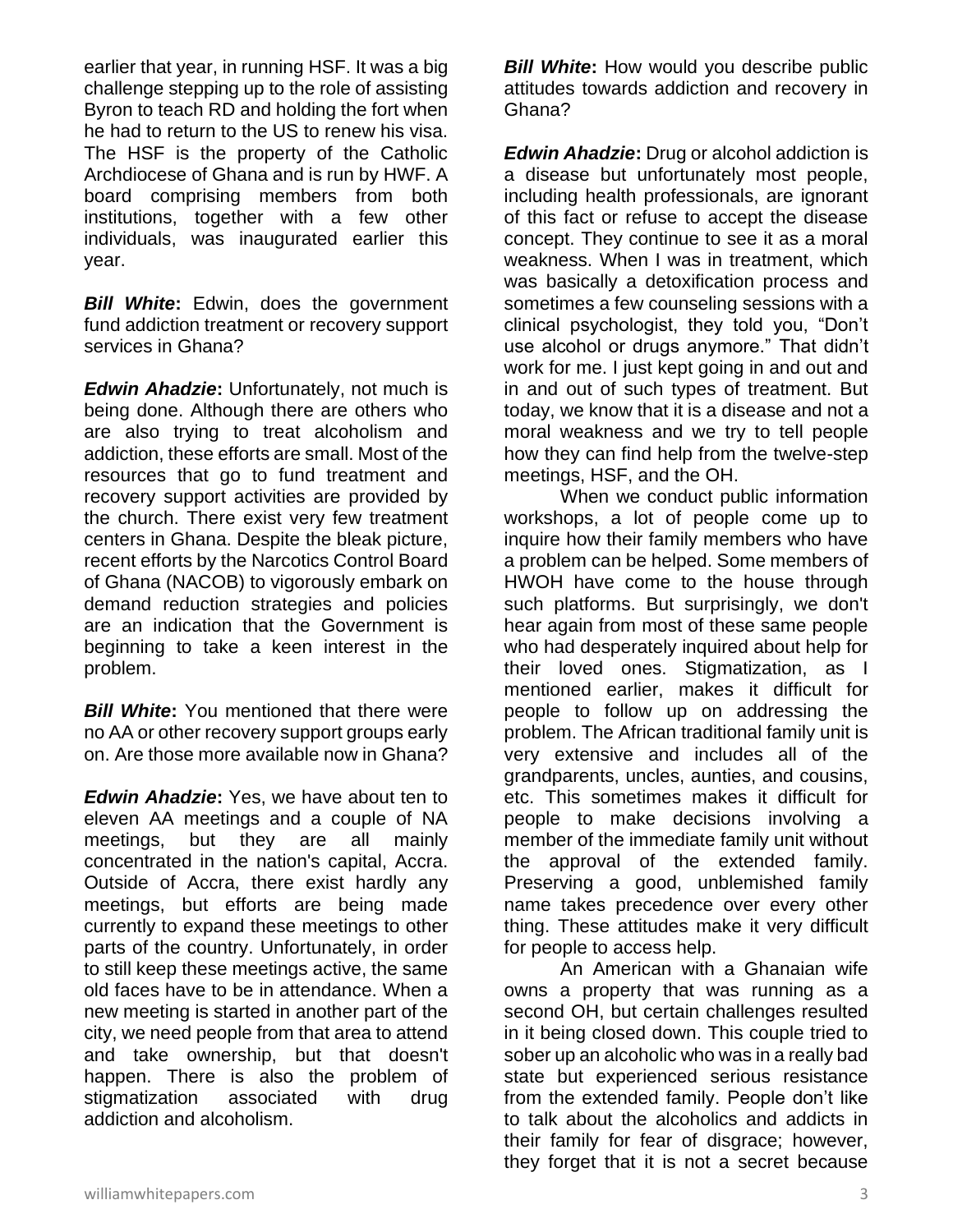people already know if someone is a hopeless drunk or addict.

I remember in 2011, when Dr. Al Mooney visited Ghana, we had a public information talk at the Sunday service of one Catholic Church. We were given the opportunity to talk to the congregation about alcoholism, and some of us even shared our personal stories. After the church service, the deacon offered to serve alcohol to us as refreshment. Previously, we had enquired of him if any members of the congregation or their family members may have a drinking problem. He replied with a big, "No." We noticed that it was a tradition for some of the church members to patronize a drinking parlor sited within the church premises.

*Bill White***:** Are alcohol and drug problems presently increasing in Ghana?

*Edwin Ahadzie***:** Yes, it is assuming alarming proportions. Alcoholism is a very serious problem, especially in the villages where the occupations are predominantly farming and fishing. Lots of myth surround drinking. Drinking is associated with manliness. The women believe that alcohol is the best remedy to combat menstrual pains. It is also a general belief that alcohol helps boost one's appetite. And alcohol is built in to so many rituals, festivals, and activities. Funeral activities are almost always major events every weekend with people engaging in excessive drinking. Praying in the traditional way involves the use of alcohol, i.e., pouring libation. This is done as an offering to the deities or gods and ancestors of the land. After the prayers are said, tradition demands that the drink is passed round for everyone to take a sip or gulp. In the cities, the situation is no different. More and more of the youth are experimenting with different kinds of drugs. Now, there is an increasing influx of some of the newer drugs into the country. Abuse of and addiction to prescription medication is also becoming a matter of great concern especially among health workers. NACOB tries to monitor chemicals that are imported into the country and track their usage since it's been known that some people could use

these chemicals as base ingredients to manufacture synthetic drugs.

*Bill White:* What do you see as most critical in Ghana's needs right now in terms of treatment and recovery support?

*Edwin Ahadzie***:** Well, the number one priority is for the government to take a keen interest in addiction treatment and provide support to the already existing treatment facilities as well as the incentive to establish more of the same. As I said earlier, NACOB is collaborating with these facilities in its attempt at demand reduction as opposed previously to solely supply reduction, i.e., arresting the drug traffickers. It has also taken the initiative of formulating policy guidelines to standardize and ensure best practices for drug and alcohol addiction treatment. One human resource that is indispensable in the provision of quality treatment is the substance abuse counselor, which we lack. We also need to expand the Oxford House concept by opening more houses for both men and women. We need to create public awareness about the problem and the treatment opportunities that exist. We can learn from the new video, "The Anonymous People," the most effective ways to carry the message of hope into the public domain. We are most grateful to Faces & Voices of Recovery for providing HWF/HSF with a copy of the DVD.

*Bill White***:** What do you feel best about in terms of what you've done to expand recovery support services in Ghana?

*Edwin Ahadzie***:** My story speaks volumes of the new life that is possible in recovery and resounds the message of hope to the afflicted and still suffering ones. At the HSF, we have trained and motivated Ghanaians to overcome their addiction to drug and alcohol. Some of these people are now in leadership positions and are carrying the recovery message back home. One example is the very first client at HSF who has graduated from the treatment program and is now a peer counselor teaching RD at HSF. Another graduate from the HSF has been